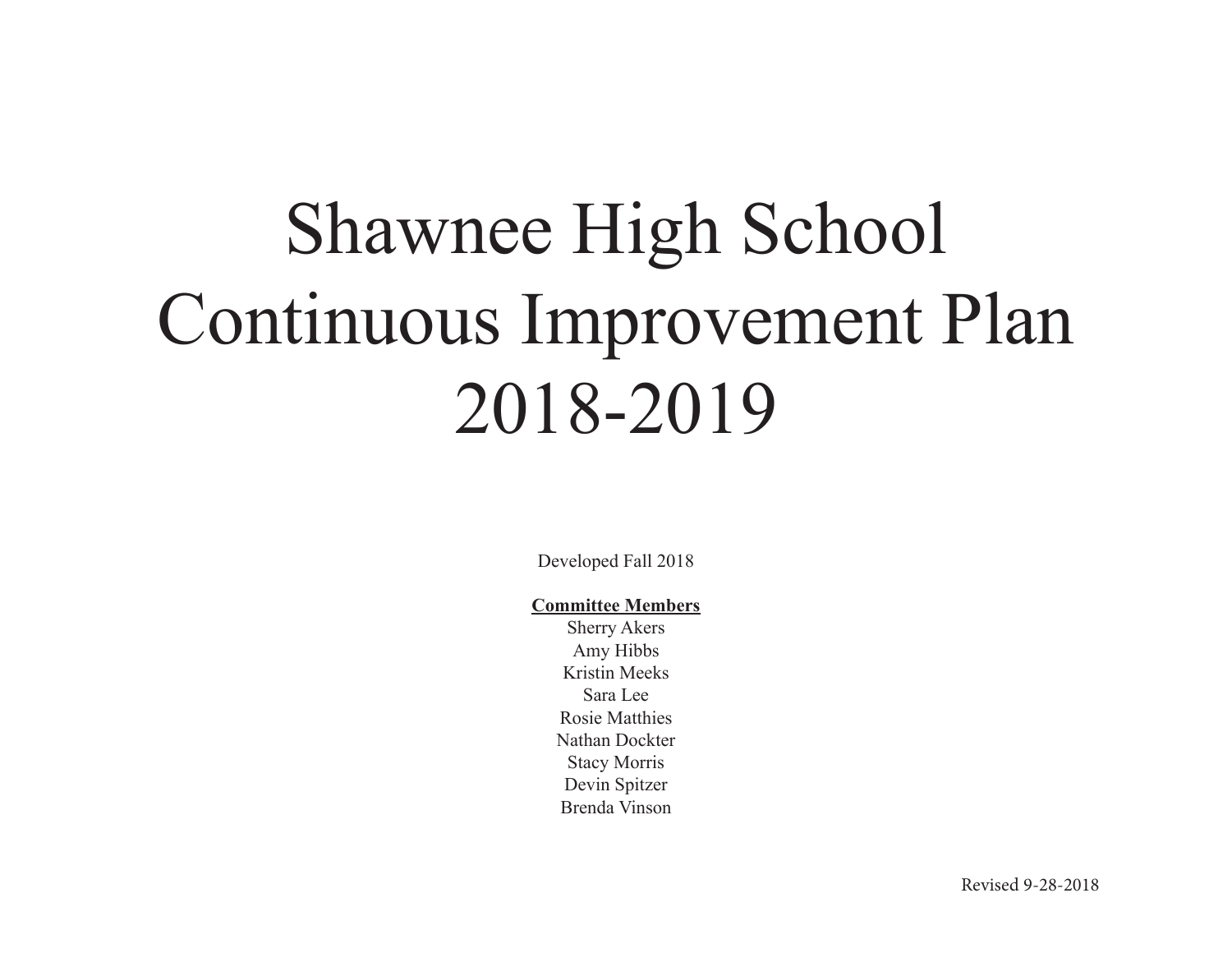## **BELIEF STATEMENTS**

We believe:

- 1. All students have a right and can learn when provided with a safe and appropriate learning environment.
- 2. All individuals should be treated with respect and fairness.
- 3. Respectful relationships between students and staff facilitates student learning.
- 4. A partnership between home, school, and the community should exist to successfully educate the learner.
- 5. Students need to be able to examine and use information constructively, in order to make wise life choices.
- 6. The school needs to develop and reinforce essential skills for every student to become successful students, lifelong learners and productive citizens.

# **VISION STATEMENT**

We will strive to be a premier high school, which involves and empowers students, families, and community to become caring, competent, responsible citizens who value education as a lifelong learning process.

# **MISSION STATEMENT**

Shawnee High School will work in partnership with families, community, and students to provide an optimum learning environment that produces students who are lifelong learners and responsible citizens.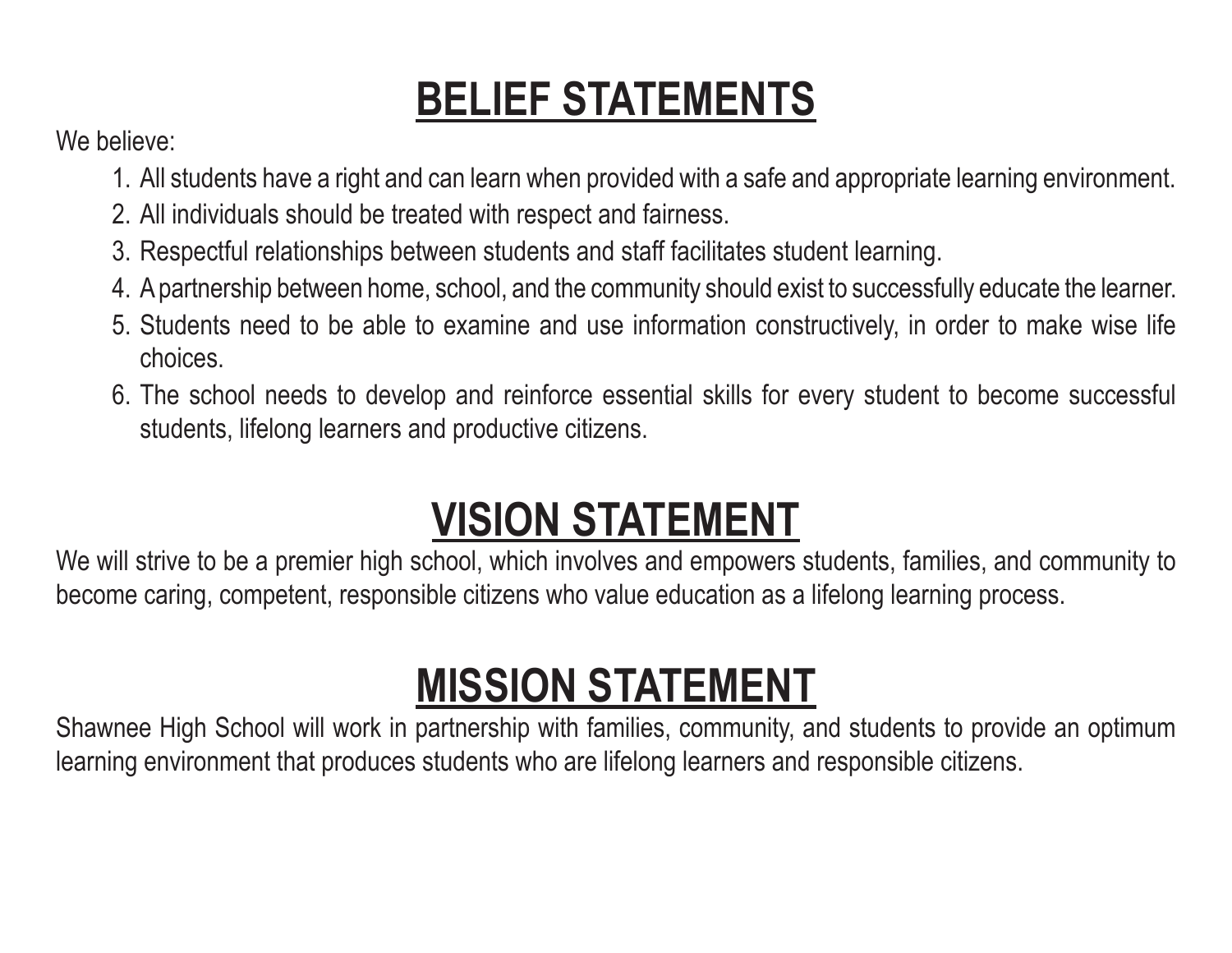**Goal I: Increase student performance and achievement.** 

that will strengthen their reading comprehension and vocabulary.

**Performance Indicator: Shawnee High School will meet and exceed requirements of the Ohio End of Course exams, attendance, graduation rates, and local and state requirements for graduation.**

**Data Base: Attendance and graduation criteria on State report card, Read Theory Scores, End of Course Exam Scores, ACT Scores, ACT Work Keys Scores, SAT Scores, PSAT, and Accuplacer test results/experience** 

#### **Data Analysis: Review new local report card, test results, and other criteria each year and make appropriate gains to meet standards and AYP.**

| <b>Improvement Strategies</b>                                                                                                                                                                                         | <b>Responsibilities:</b>                                                      | <b>Resources:</b>                                                                                                                                                                                           | Timeline: | <b>Evaluation Procedures:</b>                                                                                                                                                                                                                                                                                                                 |
|-----------------------------------------------------------------------------------------------------------------------------------------------------------------------------------------------------------------------|-------------------------------------------------------------------------------|-------------------------------------------------------------------------------------------------------------------------------------------------------------------------------------------------------------|-----------|-----------------------------------------------------------------------------------------------------------------------------------------------------------------------------------------------------------------------------------------------------------------------------------------------------------------------------------------------|
| 1. Review each student's test results<br>• Determine bubble students.<br>a. State Test Scores<br>b. Grades<br>c. College Entrance Tests<br>d. College Aptitude Tests<br>• Identify students who need<br>intervention. | Administrators<br>Teaching Staff, Elem Prin.<br>Academic Teams<br>Departments | DSL, Previous Tests, Course<br>Grades, RTI Strategy Sheets<br>a. EOC Scores<br>b. 8th Grade Ach. Scores<br>c. PSAT, ACT, SAT, COMPASS,<br>ACCUPLACER, ACT WORK<br><b>KEYS</b><br>d. Short Cycle Assessments | Continual | All teachers report knowledge of student's<br>performance within department group.<br>a. Dept. meetings to evaluate test scores<br>b. Develop goals for individuals and groups<br>c. Percentage of "interviewed students" who<br>increase their scores on Ohio End of Course<br>Assessments<br>d. Teachers and counselors collaborate on best |
| 2. Students will demonstrate an<br>understanding of effective                                                                                                                                                         | <b>Teaching Staff</b><br>Departments                                          | e. Academic Team Discussions                                                                                                                                                                                | Continual | EOC retakes for students                                                                                                                                                                                                                                                                                                                      |
| responses to standardized questions.<br>Teachers will use ACT/SAT-Style<br>questions and integrate them in<br>instruction 9-12.<br>3. Students will develop, demonstrate,                                             | CIP Team<br><b>Teaching Staff</b>                                             | Staff development on writing<br>short answer, extended<br>response, and multiple-choice<br>questions.                                                                                                       |           | Increased performance on SAT/ACT<br>Increased student opportunities for internships                                                                                                                                                                                                                                                           |
| and communicate essential skills                                                                                                                                                                                      | <b>CCR Committee</b>                                                          | PSAT/ACT/SAT/ACCUPLACER                                                                                                                                                                                     |           |                                                                                                                                                                                                                                                                                                                                               |
| necessary for achievement.<br>success in high school, college, and                                                                                                                                                    | Departments<br><b>Advisory Teachers</b>                                       |                                                                                                                                                                                                             | Continual | Use of Microsoft One Drive - Staff and students<br>need professional development                                                                                                                                                                                                                                                              |
| careers.<br>a. Starting with 9th grade this year,                                                                                                                                                                     |                                                                               | Essential skills as defined<br>by Shawnee Staff in                                                                                                                                                          |           | Emails for all students - utilize and enforce                                                                                                                                                                                                                                                                                                 |
| Students will develop a flash drive/e<br>portfolio/and other archiving of high                                                                                                                                        |                                                                               | professional development/<br>Defined College and Career                                                                                                                                                     |           | Emails through Outlook server as they log in to<br>Office 365 - Continue to implement and encourage                                                                                                                                                                                                                                           |
| school work developed during their<br>four years at Shawnee High School.                                                                                                                                              |                                                                               | Readiness Criteria                                                                                                                                                                                          |           | Use of Edmentum - Online Learning<br>- Specifc training for department use                                                                                                                                                                                                                                                                    |
| Students will create and store their<br>work on the F drive or on One Drive.                                                                                                                                          |                                                                               | word processing, databases,                                                                                                                                                                                 |           | Projects/Papers/Evidence of Learning for Student                                                                                                                                                                                                                                                                                              |
| b. Teach students ethics and<br>appropriateness of computer and                                                                                                                                                       |                                                                               | spread sheets, academic<br>software and available online                                                                                                                                                    |           | Portfolios                                                                                                                                                                                                                                                                                                                                    |
| electronic device use with regard to                                                                                                                                                                                  |                                                                               | resources                                                                                                                                                                                                   |           | Increased student achievement                                                                                                                                                                                                                                                                                                                 |
| social media and other uses.<br>c. Students will complete online                                                                                                                                                      |                                                                               |                                                                                                                                                                                                             |           | <b>Reduced Office Referrals</b><br>Reduction of failure rates                                                                                                                                                                                                                                                                                 |
| learning and performance tasks and                                                                                                                                                                                    |                                                                               |                                                                                                                                                                                                             |           | Increase in graduation rates                                                                                                                                                                                                                                                                                                                  |
| assessments.<br>d. Students will demonstrate                                                                                                                                                                          |                                                                               |                                                                                                                                                                                                             |           |                                                                                                                                                                                                                                                                                                                                               |
| proficiency in use of the state testing                                                                                                                                                                               |                                                                               |                                                                                                                                                                                                             |           |                                                                                                                                                                                                                                                                                                                                               |
| calculator and/or graphing calculator.<br>All students are recommended to have                                                                                                                                        |                                                                               |                                                                                                                                                                                                             |           |                                                                                                                                                                                                                                                                                                                                               |
| graphing calculator for personal use.                                                                                                                                                                                 |                                                                               |                                                                                                                                                                                                             |           |                                                                                                                                                                                                                                                                                                                                               |
| e. Ninth and Tenth grade students<br>will engage in Read Theory from                                                                                                                                                  |                                                                               |                                                                                                                                                                                                             |           |                                                                                                                                                                                                                                                                                                                                               |
| readtheory.org as a means of                                                                                                                                                                                          |                                                                               |                                                                                                                                                                                                             |           |                                                                                                                                                                                                                                                                                                                                               |
| identifying their baseline lexile reading<br>score and will engage in lessons                                                                                                                                         |                                                                               |                                                                                                                                                                                                             |           |                                                                                                                                                                                                                                                                                                                                               |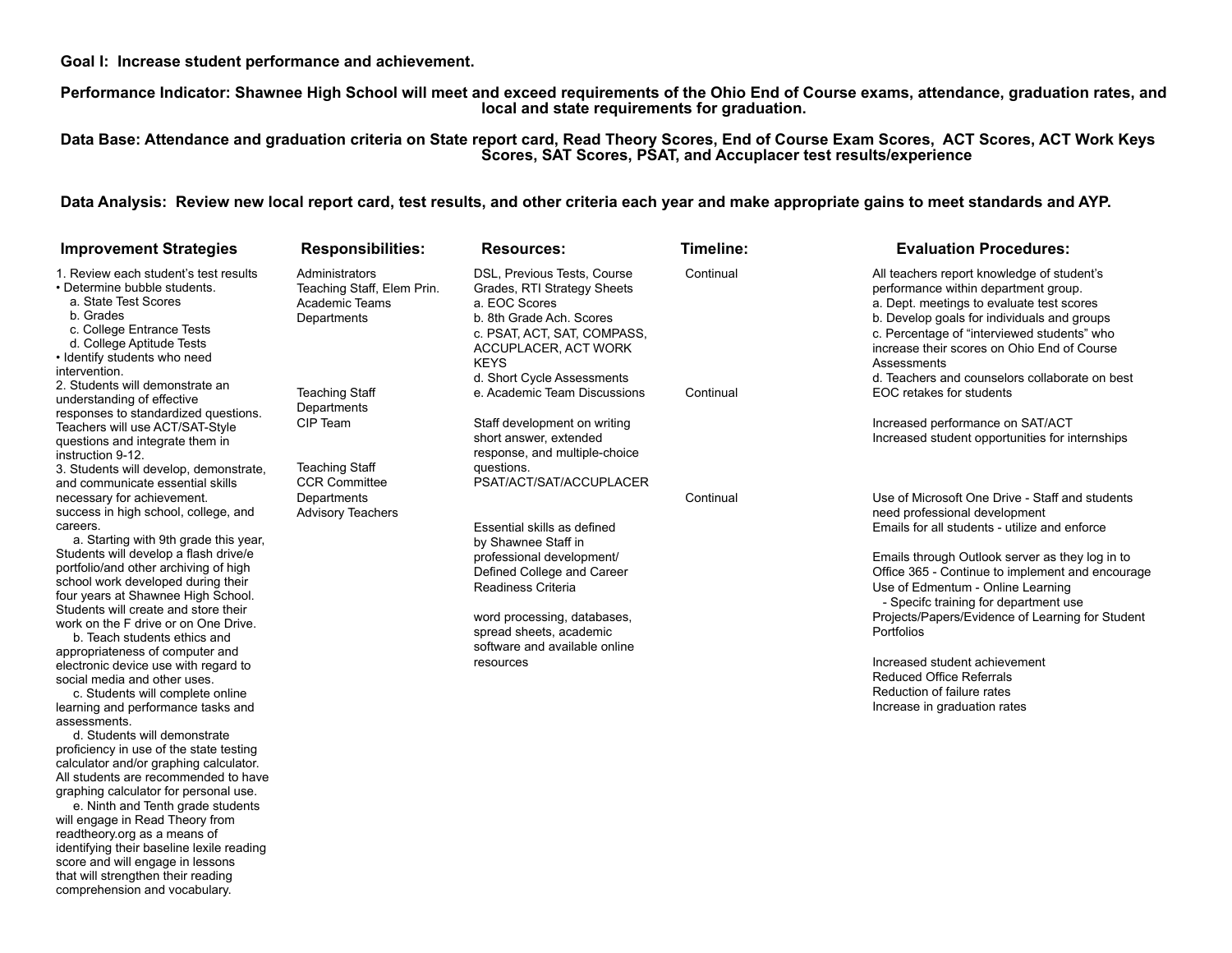#### **Goal II: Establish and maintain systems of support for student performance**

**Performance Indicator: Shawnee High School will create and maintain an advisory period, intervention programs and strategies, transition programs and other activities that include parents and community to meet the needs of all students.** 

**Data Base: Attendance and graduation criteria on State report card, EOC Scores, ACT Scores, SAT Scores, PSAT, ACCUPLACER test results, ACT Work Keys Scores, Read Theory Scores, and grade data.** 

**Data Analysis: Review new local report card criteria each year and make appropriate gains to meet standards and AYP.** 

| <b>Improvement Strategies</b><br><b>By Priority:</b>                                                                                                                                                                                                                                                                                                                                    | <b>Responsibilities:</b>                                                                                     | <b>Resources:</b>                                                                                                                                                                     | Timeline: | <b>Evaluation Procedures:</b>                                                                                                                                                                                                                                                                                                                                                                                                                                                                                                            |
|-----------------------------------------------------------------------------------------------------------------------------------------------------------------------------------------------------------------------------------------------------------------------------------------------------------------------------------------------------------------------------------------|--------------------------------------------------------------------------------------------------------------|---------------------------------------------------------------------------------------------------------------------------------------------------------------------------------------|-----------|------------------------------------------------------------------------------------------------------------------------------------------------------------------------------------------------------------------------------------------------------------------------------------------------------------------------------------------------------------------------------------------------------------------------------------------------------------------------------------------------------------------------------------------|
| 1. Maintain an Advisory period daily for<br>the purposes of:<br>A. Student goal setting through their<br>Academic Plans.<br>B. Student study time<br>C. Student intervention/tutoring<br>D. Development of student-teacher<br>relationship for encouraging student<br>success<br>E. Meeting needs of individual students<br>and grade levels<br>F. Class Meetings - On Bullying/Student | Teachers<br>Students<br>Academic Teams<br>Administrators                                                     | <b>DASL Data</b><br>Grade Data<br>Standardized test results<br>Teacher recommendations<br>Research on teaching best<br>practice<br>College and Career Readiness<br>skills<br>Naviance | Continual | The Career and College Readiness Committee, along with the<br>Continuous Improvement Team will develop Grade Level Task Lists<br>which outline the tasks to be completed by each student each year.<br>Teachers will develop and implement written protocols developed by<br>the Career and College Readiness Committee with input from grade<br>level teams<br>Intervention homeroom teachers will monitor student success or<br>failure; Students will be given .25 credits each year upon completion<br>of the grade level task list. |
| Success/Social Media-Sexting/etc.<br>G. Establish Fridays as Club Days<br>2. Shawnee High School community                                                                                                                                                                                                                                                                              | <b>CCR Committee</b><br>Guidance counselors<br>Departments<br>Administration                                 | Edmentum/Ohio Means Jobs<br>Instructional materials.<br>Staff development                                                                                                             | Continual | Teachers and counselors will be given several professional<br>development sessions in using and implementing Edmentum/Ohio<br>Means Jobs for students.                                                                                                                                                                                                                                                                                                                                                                                   |
| uses Naviance/Ohio Means Jobs for<br>development and monitoring of career<br>and college planning.                                                                                                                                                                                                                                                                                      | Academic teams<br><b>Students and Parents</b>                                                                |                                                                                                                                                                                       |           | Students and parents will be directed to use Edmentum/Ohio Means<br>Jobs for a variety of activities and procedures including scheduling<br>and the college application process.                                                                                                                                                                                                                                                                                                                                                         |
| 3. Identify individual students with<br>specific content knowledge and skills.<br>Utilize the advisory period to meet<br>those needs through pull outs and study<br>sessions.                                                                                                                                                                                                           | Counselors/ Psychologists<br><b>Teachers</b><br>Academic Teams<br>Departments<br><b>Students and Parents</b> | Student records<br>Interim reports<br>Academic Teams<br><b>EOC Results</b><br>RTI Information/Protocols                                                                               | Continual | Administration, counselors, and teachers will review student results<br>and weigh against student surveys regarding standardized tests.                                                                                                                                                                                                                                                                                                                                                                                                  |
| 4. Continue proactive interaction/<br>counseling with students in jeopardy<br>of failing using advisory/study hall pull<br>outs                                                                                                                                                                                                                                                         | Counselors/ Psychologists<br><b>Teachers</b><br>Academic Teams<br>Departments                                | Grade Data<br>Student records<br>Academic Teams<br>Guidance counselors                                                                                                                | Continual | Increased success in individual student grades and student<br>achievement on standardized tests.                                                                                                                                                                                                                                                                                                                                                                                                                                         |
| 5. Maintain a Career-Based Intervention<br>Program for at risk sophomore students                                                                                                                                                                                                                                                                                                       | <b>Students and Parents</b><br><b>CBIP Coordinator</b>                                                       | <b>CBIP Curriculum</b>                                                                                                                                                                | Continual | Increased success in individual student grades and student<br>achievement on standardized tests.                                                                                                                                                                                                                                                                                                                                                                                                                                         |
| for credit recovery and success in high<br>school, college, and career.                                                                                                                                                                                                                                                                                                                 | <b>Guidance Counselors</b><br>Administration<br><b>CTC Administration</b>                                    |                                                                                                                                                                                       |           | Increased engagement in classroom activities/school environment/<br>Plans to attend CTC in a vocational program                                                                                                                                                                                                                                                                                                                                                                                                                          |
| 6. Use the FR/SO Teams to identify<br>and create plan of intervention to meet<br>certain needs of groups of students<br>a. Develop and implement support<br>groups targeting specific demographics.                                                                                                                                                                                     | Administration<br><b>Guidance Counselors</b><br>Select Freshmen/Sophomore<br>students                        | Tutoring protocols<br>Workshops                                                                                                                                                       | Continual | <b>Credit Recovery</b><br>Increased student achievement<br><b>Reduced Office Referrals</b><br>Reduction of failure rates<br>Increase in graduation rates                                                                                                                                                                                                                                                                                                                                                                                 |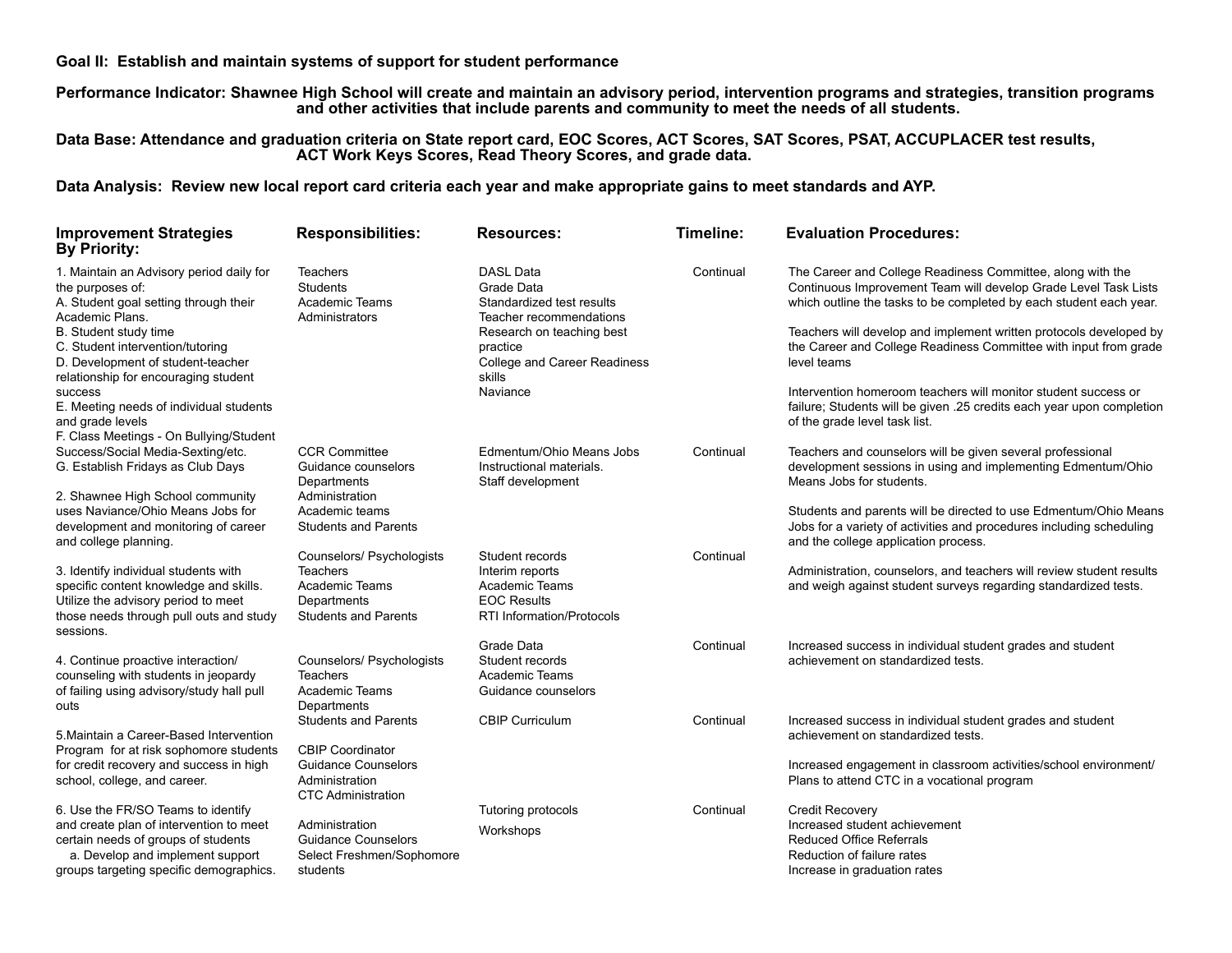### **Goal II: Continued**

work using Edmentum.

| <b>Improvement Strategies</b><br><b>By Priority:</b>                                                                                                                                                                                 | <b>Responsibilities:</b>                                                      | <b>Resources:</b>                                                                                            | Timeline: | <b>Evaluation Procedures:</b>                                                                                                                                       |
|--------------------------------------------------------------------------------------------------------------------------------------------------------------------------------------------------------------------------------------|-------------------------------------------------------------------------------|--------------------------------------------------------------------------------------------------------------|-----------|---------------------------------------------------------------------------------------------------------------------------------------------------------------------|
| 7. Teachers and administration will<br>establish and encourage communication<br>protocols among teachers, students,<br>and parents that are part of the support<br>system to monitor and encourage<br>students progress and success. | <b>Teachers</b><br>Administration<br>CIP Team<br>Counselors<br>Academic Teams | <b>District Web Site</b><br>Progress Book/One Call Now<br><b>Community Consortium Booklet</b><br>Survey Team | Continual | Teachers will share examples of communications with<br>various stakeholders<br>Progress Book Usage Data<br>Mandatory Contacts during Parent-Teacher<br>Conferences? |
| a. Teachers will produce and publish<br>a course syllabus for each course at the<br>beginning of the school year that outlines<br>course material, classroom expectations                                                            | <b>Teachers</b><br>Adminstration                                              | <b>Templates</b><br><b>SHS Teacher Handbook</b>                                                              |           | Syllabus notebook/Course of Study Notebook                                                                                                                          |
| and communication procedures.<br>b. Teachers will update grades regularly Teachers<br>on Progress Book.<br>c. Teachers and counselors will                                                                                           | Administration<br><b>Teachers</b>                                             | Progress Book<br>One Call Now                                                                                |           |                                                                                                                                                                     |
| routinely contact parents when students<br>fall behind or begin to exhibit behaviors<br>which impede learning and success in<br>the classroom.                                                                                       | Counselors                                                                    | Shawnee Calendar<br>Progress Book                                                                            |           | Regular use of Progress Book (Review PB Report)<br>Increased communication with parents<br>Greater student achievement                                              |
| d. Teachers and administration will<br>encourage student and parental use of<br>Progress Book:                                                                                                                                       | Teachers<br>Administration<br>Counselors                                      | Progress Book                                                                                                |           | . Possible Staff resource for Professional Development:<br>*Schoology (K. Meeks could present)                                                                      |
| 1. All departments will be<br>encouraged to post material and links<br>to course syllabi. Teachers will be<br>encouraged to post updated information<br>for students and parents on the parent<br>access pages                       | <b>Office Secretaries</b>                                                     |                                                                                                              |           | • Need more PD for teachers on Progress Book and<br>New Web pages                                                                                                   |
| 2. Students will be instructed on<br>Progress Book with certain protocol<br>at the beginning of the freshmen year.<br>Students will be encouraged to use<br>Progress Book throughout their school<br>career.                         | Teachers<br>Administration<br>Students                                        |                                                                                                              |           | Teachers may use alternate methods to communicate<br>with students and parents about assignments and class<br>information - i.e., Schoology, One Drive, etc.        |
| 3. Parents will be instructed in<br>Progress Book at the first Parent-Teacher Administration<br>Conferences each year. Parents will<br>be encouraged to use Progress Book<br>throughout their students career in<br>school.          | Teachers<br>Parents                                                           |                                                                                                              | As Needed | Parent-Teacher Conference nights may be used to<br>create Parent Mini-Institutes to inform parents                                                                  |
| 8. Read Theory accounts for their<br>advisory students by grade level for<br>ninth and tenth graders. Students will be<br>given a diagnostic assessment and will<br>be encouraged to log on and complete<br>lessons regularly.       | <b>Teachers</b><br>Administration<br><b>Students</b>                          | readtheory.org<br><b>CCR Committee protocols</b><br><b>CCR Professional Development</b>                      | Continual | Higher reading levels as indicated by Read Theory<br>Increased scores on standardized tests<br>Greater student achievement                                          |
| 9. Junior and senior advisory students<br>will be required to regulary complete<br>online ACT/ACT Work Keys preparatory                                                                                                              | <b>Teachers</b><br>Administration<br>Students                                 | <b>ACT Prep</b>                                                                                              | Continual |                                                                                                                                                                     |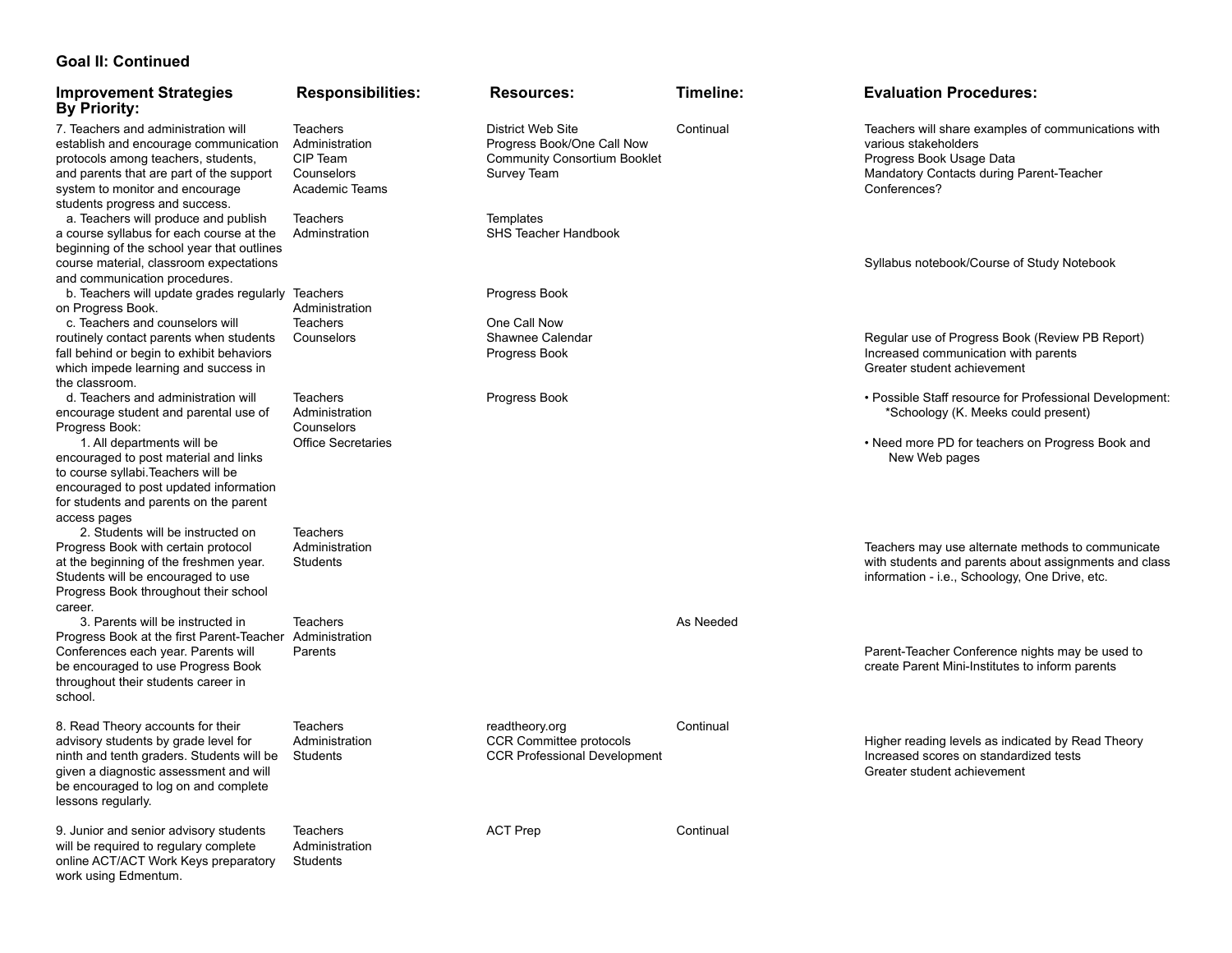**Goal III: Enhance curriculum and instruction to meet all students' needs.**

**Performance Indicator: Teachers will account for their use of content standards to guide instruction and will use research-based instructional pedagogy to drive instruction, focus on student achievement, and monitor student progress.** 

**Data Base: Ongoing discussions with teachers and staff regarding instructional best practices and professional development needs.** 

**Data Analysis: This indicator allows for teachers to personalize the learning process based on student needs.** 

| <b>Strategies</b>                                                                                                                                                                                                                                                                                                                       | <b>Responsibilities:</b>                                                                                                                    | <b>Resources:</b>                                                                                               | Timeline: | <b>Evaluation Procedures:</b>                                                                                                                                                                                                                                                                                                                          |
|-----------------------------------------------------------------------------------------------------------------------------------------------------------------------------------------------------------------------------------------------------------------------------------------------------------------------------------------|---------------------------------------------------------------------------------------------------------------------------------------------|-----------------------------------------------------------------------------------------------------------------|-----------|--------------------------------------------------------------------------------------------------------------------------------------------------------------------------------------------------------------------------------------------------------------------------------------------------------------------------------------------------------|
| 1. Faculty will develop appropriate questioning<br>to align with state standards, the common core<br>or national standards where applicable, using<br>a variety of formats: multiple choice, short<br>answer, and extended response<br>and encouraging higher levels of complexity:<br>higher order thinking skills (HOTS)              | Departments<br>Teachers<br>Academic Teams<br>Curriculum Supervisor<br>Administration                                                        | Curriculum supervisor<br>ODE Website and resources<br>Online resouces<br>Book studies<br>School visits          | Continual | Departments are able to provide examples of appropriate<br>questions developed. Share at staff meeting.<br>Courses of Study Notebook<br>Increased student achievement on standardized tests<br>Mindset Book Study Activity Notebook                                                                                                                    |
| 2. Faculty will develop courses, courses of<br>study, and course objectives to align with<br>state standards, the common core or national<br>standards where applicable. They will develop<br>lessons that target specific learning objectives<br>and use specific instructional strategies<br>designed to facilitate student learning. | <b>Teachers</b><br>Administration<br>Departments<br>Academic Teams<br><b>Building SLO Committee</b><br>CIP Team<br>Assistant Superintendent | Experts within each field<br>Curriculum supervisor<br>Administration<br><b>Department Chairpersons</b><br>eTPES | Continual | Departments are able to provide examples of appropriate<br>questions developed. Share at staff meeting.<br>Courses of Study<br>Increased student achievement on standardized tests                                                                                                                                                                     |
| 3. Faculty will identify strengths and<br>weaknesses in their assessments<br>by collecting and analyzing data.<br>a. Utilize data to identify areas of focus for<br>SLO and SMART goals each year.<br>b. Define progress and outcomes for students<br>that are measurable, attainable, and rigorous.                                    | Teachers<br>Administration<br>Departments<br>Academic Teams<br><b>Building SLO Committee</b><br>CIP Team<br>Assistant Superintendent        | Experts within each field<br>Curriculum supervisor<br>Administration<br><b>Department Chairpersons</b><br>eTPES | Continual | SLO Reviews/Discussions with Departments<br>Increased student achievement<br>Higher student grades<br>Increased standardized test scores                                                                                                                                                                                                               |
| 4. Develop and implement a<br>professional development plan with each<br>staff member that will involve the creation<br>of individual professional growth goals.<br>Professional development will be provided in<br>areas of need for individual teachers or teams.                                                                     | Teaching staff<br>Administration<br>CIP Team<br>Success Team<br>Survey Team                                                                 | eTPES                                                                                                           | Continual | Departmental discussions<br>Purposeful and valuable evaluation process<br><b>Staff Discussions</b><br><b>Academic Team Discussions</b>                                                                                                                                                                                                                 |
| 5. Create and provide a professional<br>discussion and professional<br>development plan with the school<br>community for the future of technology<br>use and instruction                                                                                                                                                                | Teaching staff<br>Tech Team<br>Administration<br>CIP Team                                                                                   | Etech Conf.<br><b>SOITA</b><br><b>MVECA</b><br>Individual Prof. Develop.                                        | Continual | Discussions with peers on new strategies. Discussions<br>with peers onstrategies implemented. Principals will<br>document use of new strategies on formal and informal<br>observations.<br>Sharing at Staff Meetings - Teachers need to take care of<br>laptops/Need more PD on technology issues<br>Required Usage of One Drive/Sharepoint/Office 365 |
| 6. Continue to develop and implement<br>performance assessment tasks aligned with<br>state and/or national standards as a means<br>to show student knowledge and skill outside<br>paper and pencil testing/assessments                                                                                                                  | <b>CCR Committee</b><br>Departments<br>Teachers<br>Academic Teams<br>OPAPP teachers/leaders                                                 | <b>Online Curriculum Resources</b><br><b>OPAPP Documents/Rubrics</b><br><b>Business/College Partnerships</b>    | Continual | Discussions with peers on new strategies. Discussions<br>with peers onstrategies implemented. Principals will<br>document use of new strategies on formal and informal<br>observations.<br><b>Sharing at Staff Meetings</b>                                                                                                                            |
| 7. Prepare for Ohio End of Course Tests<br>a. Write one SLO for Content<br>b. Write one SLO Building Goal for literacy<br>with provisions for reading and/or writing -<br>Suggested/Encouraged                                                                                                                                          | <b>Teachers</b><br>Adminstration                                                                                                            | <b>ODE Guidelines</b><br><b>Building SLO Protocols</b>                                                          | Continual | Increased student achievement<br>Higher student grades<br>Increased standardized test scores                                                                                                                                                                                                                                                           |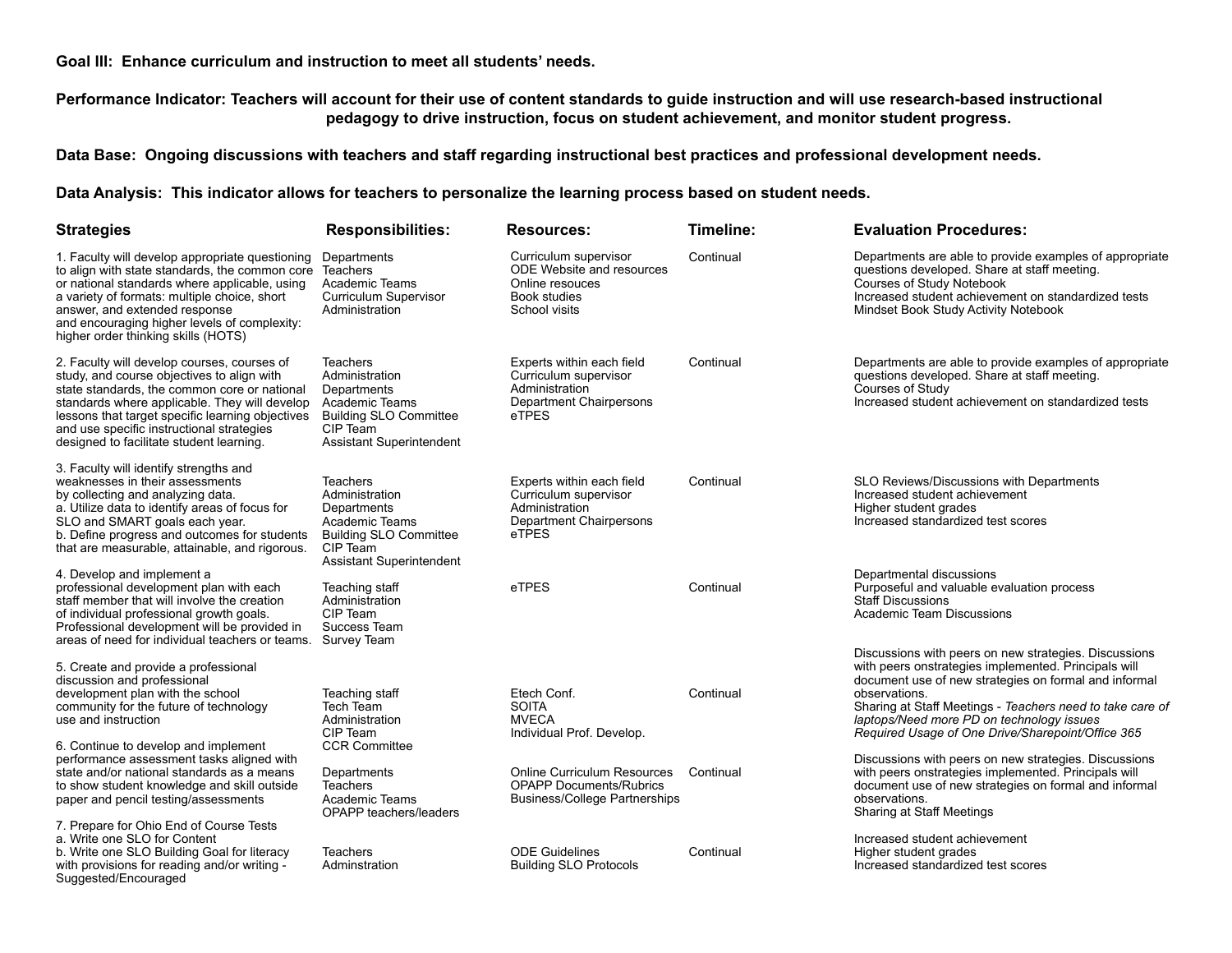### **Goal III: Continued**

| <b>Improvement Strategies</b><br>by Priority:                                                                                                                                                                                                                                                                                                                       | <b>Responsibilities:</b><br>Who will do what?                              | <b>Resources:</b><br>Including funding sources                                                                                           | Timeline: | <b>Evaluation Procedures:</b>                                                                                                                                                                                               |
|---------------------------------------------------------------------------------------------------------------------------------------------------------------------------------------------------------------------------------------------------------------------------------------------------------------------------------------------------------------------|----------------------------------------------------------------------------|------------------------------------------------------------------------------------------------------------------------------------------|-----------|-----------------------------------------------------------------------------------------------------------------------------------------------------------------------------------------------------------------------------|
| 8. Faculty will arrange for outside<br>involvement of community resources<br>including speakers, tutors, visitations, and<br>guest instructors                                                                                                                                                                                                                      | <b>Teachers</b><br>Adminstration                                           | <b>Chamber of Commerce</b><br><b>Straight A Grant Resouces</b><br><b>FUSE</b><br>YouMedia<br>Junior Achievement                          | Continual | Synopsis of teacher dialogues.<br>Staff meeting agendas and discussions<br>Department Meeting agendas and discussions                                                                                                       |
| 9. Staff dialogues concerning what<br>student achievement will look like when<br>content standards outcomes have been<br>met.                                                                                                                                                                                                                                       | Departments<br><b>Teachers</b><br>Curriculum Coordinator<br>Administration | Walkthrough Data<br><b>Observation Data</b><br><b>Lesson Plan Reviews</b><br>Course of Study Reviews<br><b>Vertical Team Discussions</b> | Continual |                                                                                                                                                                                                                             |
| 10. CIP Team establishes teams of teachers<br>to explore initiatives and programs that may<br>be utilized at Shawnee High School:<br>a. Success Team - Team of teachers that<br>seeks out high achieving schools to discover<br>systems and programs that allow for high<br>achievement. Seeks out resources that may<br>increase teacher productivity and success. | Administration<br>CIP Team<br>Success Team<br>Survey Team                  | School visits<br>Online research and resources<br>Use of Edmentum/Ohio Means<br>Jobs<br>One Call Now<br>Parent-Teacher Conferences       | Pilot     | . We need to develop these further/ask for<br>volunteers/committee members - Encourage<br>staff members at staff meetings, evaluation<br>conferences                                                                        |
| b. Survey Team - Team of teachers that<br>develops and implements a comprehensive<br>communication strategy to determine current<br>perceptions of all stakeholders, provides<br>feedback to the CIP team for adjustments<br>to the action plan, and helps to market the<br>initiatives and programs currently offered at<br>Shawnee High School.                   |                                                                            |                                                                                                                                          |           | • Variety of surveys created using Office<br>365 Forms as a means to collect data about<br>student input/interest/needs, staff input/<br>interests/needs, community, etc.<br>Departments will scrutinize each end of course |
| 11. Under the guidelines established for<br>credit flexibility in accordance with state<br>mandates, all teachers of all disciplines will<br>establish and create end of course tests and/<br>or performance assessments in alignment<br>with the state standards/curriculum for each                                                                               | Administration<br><b>Teachers</b><br>Counselors                            | Ohio Department of Education<br>Shawnee High School Credit<br><b>Flexibility Program</b>                                                 | Continual | assessment under a list of standards that must<br>be met.                                                                                                                                                                   |
| course offered.<br>a. Additionally, courses will be created and<br>offered to individual students to market and<br>encourage their talents in specific areas,<br>using an independent study format/protocol<br>while justifying it through the credit flex<br>program.                                                                                              | Administration<br><b>Teachers</b><br>Counselors<br><b>CCPlus Teachers</b>  |                                                                                                                                          | As Needed | Survey team will poll teachers about what<br>professional development topics they would<br>like to engage in; building can add building-<br>wide goals and priorites as well                                                |
| 12. As specific personnel allows, Shawnee<br>High School will offer college credit courses<br>through the College Credit Plus Program<br>with the intent of offering enough coursework<br>in specific areas so the students have<br>the opportunity to complete a general<br>associate's degree.                                                                    | Administration<br><b>Teachers</b><br>Counselors<br><b>CCPlus Teachers</b>  | Ohio Department of Education<br>Shawnee CC+ Program<br>Clark State Comm. College                                                         |           |                                                                                                                                                                                                                             |